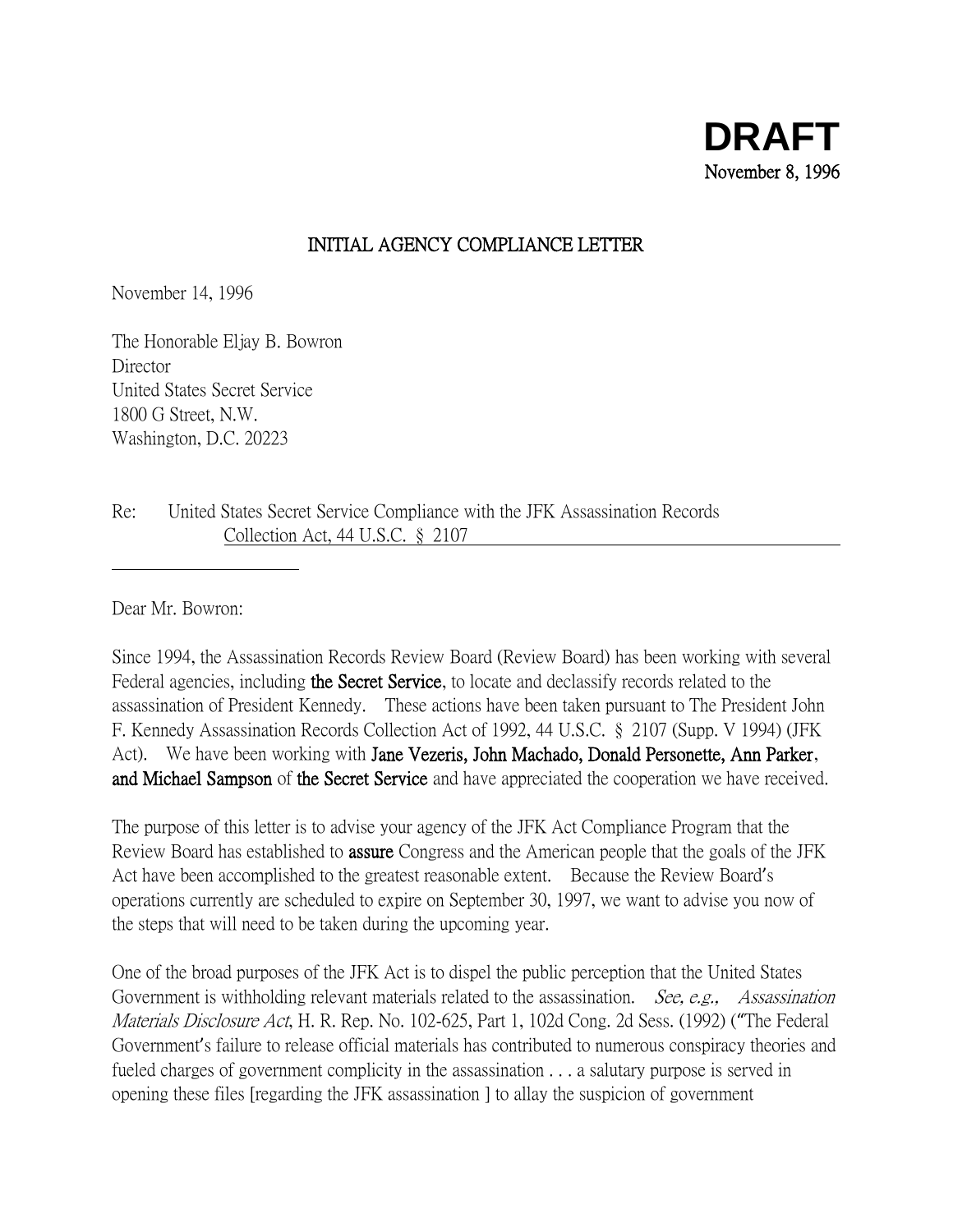cover-up."). The Review Board believes that this purpose can best be effected if each agency fully explains the steps it has taken to locate and release relevant records that relate to the Kennedy assassination.

Under the powers granted to the Review Board by Section  $7(j)(1)(A)$ ,  $(B)$ ,  $(C)$ ,  $(D)$ , and  $(F)$  of the JFK Act, we hereby notify you of the following measures that should be taken by the dates provided.

1. Designation of Agency Compliance Official (or officials) and statement of intent to comply with the JFK Act. By December 9, 1996, your agency shall designate an Agency Compliance Official who ultimately will be responsible for ensuring that the agency has complied with its obligations under the JFK Act, including the identification, location, and organization of assassination records and the transmission of those records to the National Archives and Records Administration ("National Archives"). Although the Review Board assumes that **Jane Vezeris** will serve in this position, we nevertheless await your formal confirmation. To the extent necessary to fully describe its compliance with the JFK Act, your agency may designate additional persons with knowledge of the measures that have been undertaken to locate assassination records.

We also request that your letter conveys your agreement to adhere to the compliance procedures outlined in this letter. To the extent that any compliance procedure described below appears to be unreasonable or to present difficulties that we may not have anticipated, we request that you identify with specificity those procedures and make alternate suggestions to us.

- 2. Initial Statement of Compliance. By January 6, 1997, the Agency Compliance Official shall prepare an initial written statement of the agency's compliance with the JFK Act ("Statement of Compliance"), setting forth the steps that the agency has taken to locate and process assassination records. The written statement shall include, to the fullest reasonable extent, the following information:
	- a. A complete description of all steps that your agency took to identify and locate assassination records including, but not limited to, an identification of the major record collections and files that were consulted in the agency's search, any departmental file indices or inventories consulted, the names and titles of the persons who were asked to conduct searches, the physical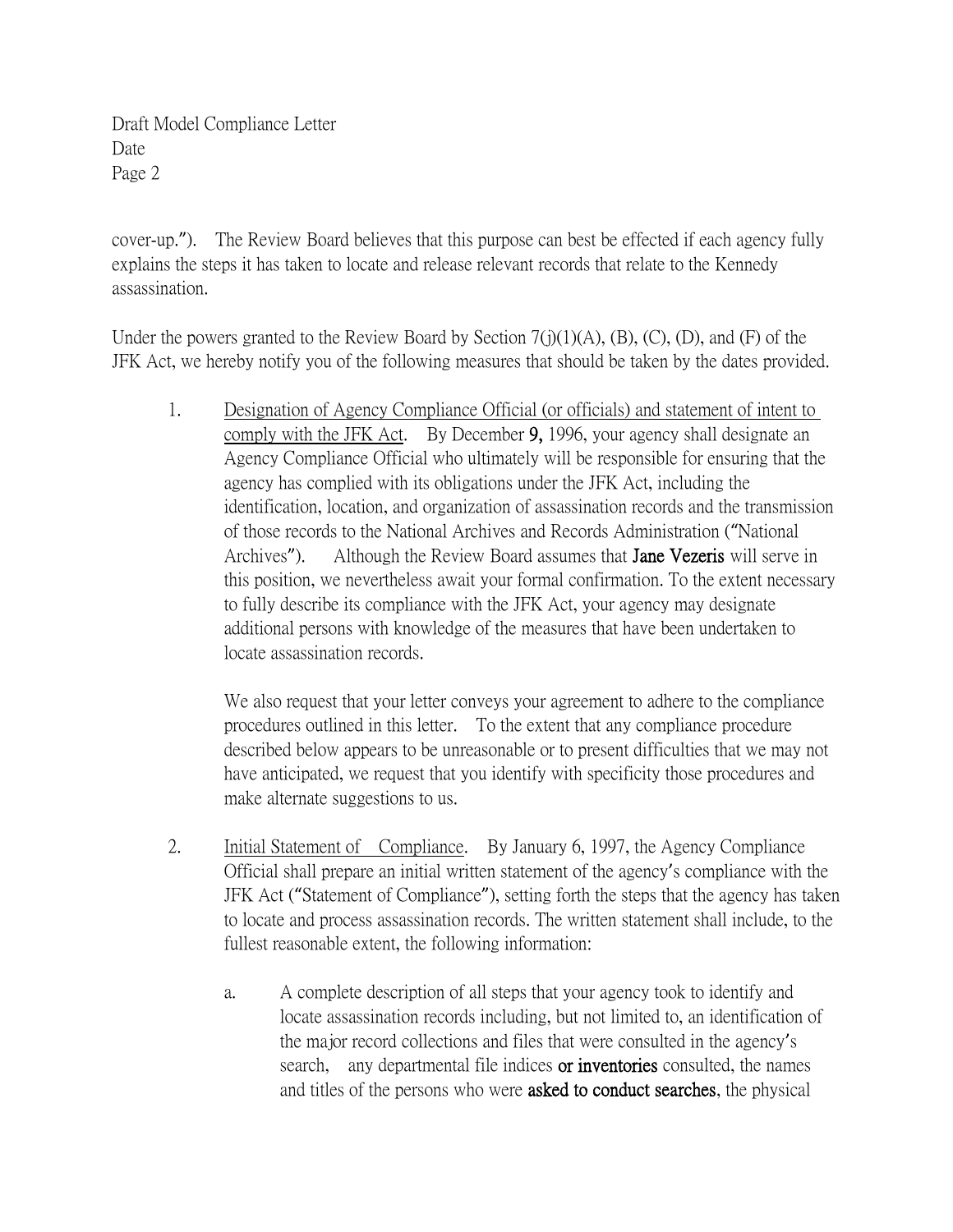> locations of the records that were searched, the off-site storage facilities (e.g., Federal Records Centers) searched, the specific steps that were taken to locate and retrieve materials in archives, and any other criteria used by the agency to locate assassination records.

We appreciate that the Secret Service provided the Review Board with an earlier letter response dated June 15, 1995, of what it did to locate assassination records. Because this response was prepared some time ago and does not reflect subsequent follow-up efforts of the agency, please provide a current, comprehensive narrative statement by the knowledgeable official itemizing what the Service has done to assure the transfer of assassination-related records to the JFK Collection at the Archives.

b. A description of the steps that the agency took in direct response to specific requests of the Review Board to locate certain additional records or information relating to the assassination. For example, the Review Board has sent ten requests for additional information, e.g. SS-1, SS-2, etc. See the enclosed letters from David Marwell. These letters describe some of the specific records previously sought by the Review Board from the Secret Service, including letters of understanding with other agencies, **"**COS**"** material, personnel files, files of individuals targeted for investigation, and files requested by the House Select Committee on Assassinations. Your letter should contain a description of your searches and responses to these requests.

c. To the extent that any assassination-related records have been destroyed by the agency or any agency official, a full and specific explanation of the circumstances surrounding the destruction of such such records. We acknowledge that the Secret Service has offered both oral and both oral and written explanations for the destruction of protective surveys for President Kennedy (Accession No. 87-75- 0004). For the purpose of completeness, we ask that the Secret Service incorporate its prior explanation of this destruction into the Statement of Compliance. Apart from this file, we request an explanation of the circumstances surrounding destruction of any other assassination-related records of which the Secret Service has knowledge. With respect to the missing file named "Other Places," Folder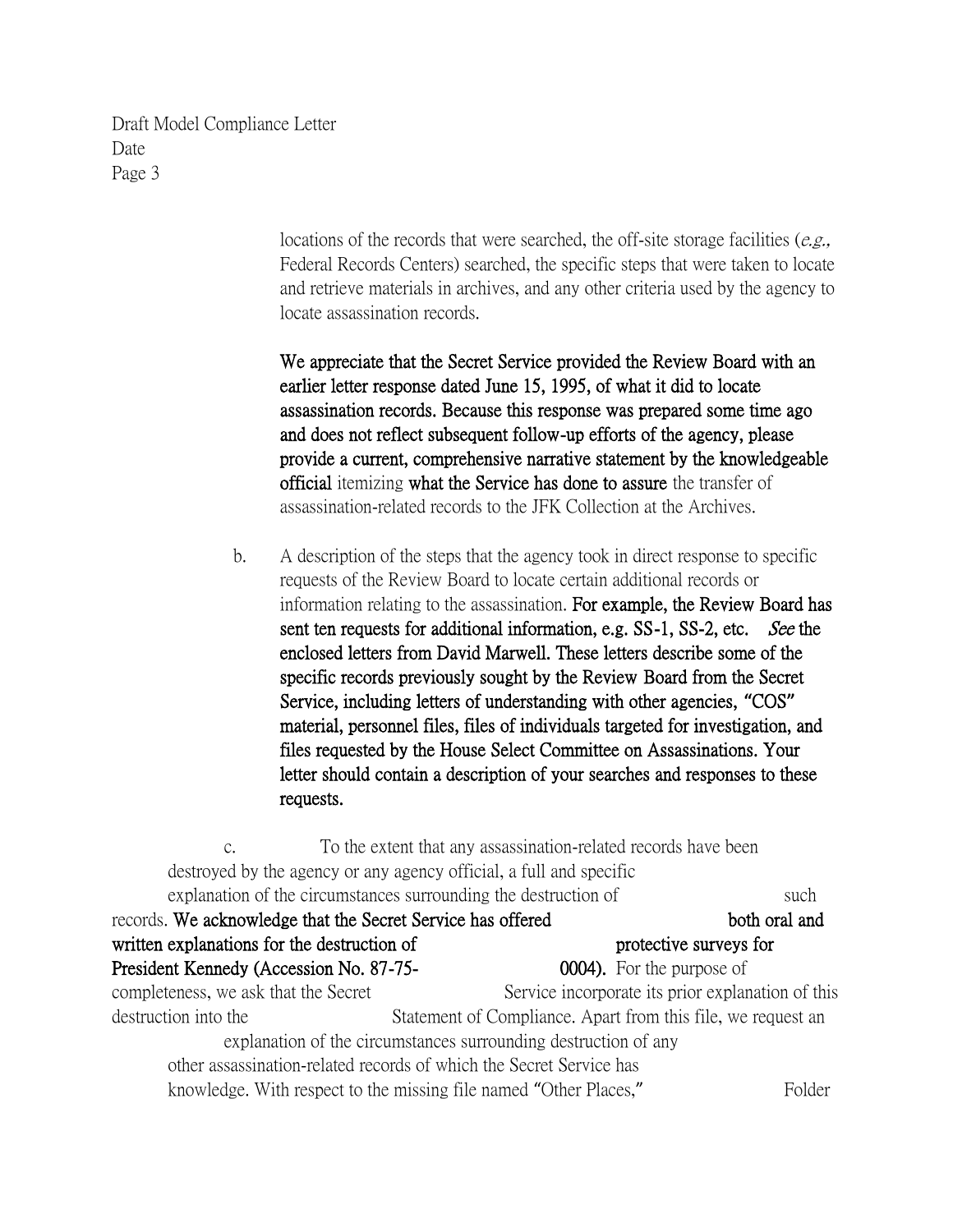No. 6 in Box 2 of 87-75-4 [File No. 602.111] July-November 1963, we request an explanation for why this file is missing and what steps have been taken to locate it.

- d. The status of remaining work that you can now identify that needs to be completed by your agency in order to comply fully with the JFK Act, including an identification of the categories of records that must be processed and transmitted to the National Archives, a description of any additional searches for files that must be done, and the projected date(s) for completion of these tasks.
- 3. Review Board Interview With Agency Compliance Official (or Officials). Shortly after the submission of the agency's written Statement of Compliance, the Agency Compliance Official (as well as any persons who helped prepare the agency's initial Statement of Compliance) shall be made available to the Review Board for an interview regarding the location of agency assassination records. The interview will be used as an opportunity to resolve any outstanding questions regarding the agency's search, including any follow-up tasks to be completed by the agency. The Review Board anticipates that these interviews will be conducted in January 1997.
- 4. Submission of Final Agency Declaration of Compliance. By July 1, 1997, the agency should expect to complete the process of identification, location, and declassification of its assassination records at which time it will submit to the Review Board a final declaration certifying, under oath, its compliance with the provisions of the JFK Act (the "Final Declaration of Compliance"). This final declaration shall set forth all of the information initially set forth in the initial Statement of Compliance and shall also supplement the initial Statement of Compliance by detailing any further steps that were conducted by the agency in identifying and locating assassination records. The agencies' Final Declarations of Compliance will be included in our final report to Congress.
- 5. Compliance Depositions. Starting on or about August 1, 1997, the Review Board may conduct depositions, under oath, of the Agency Compliance Official along with any other agency officials with responsibility for complying with the JFK Act. The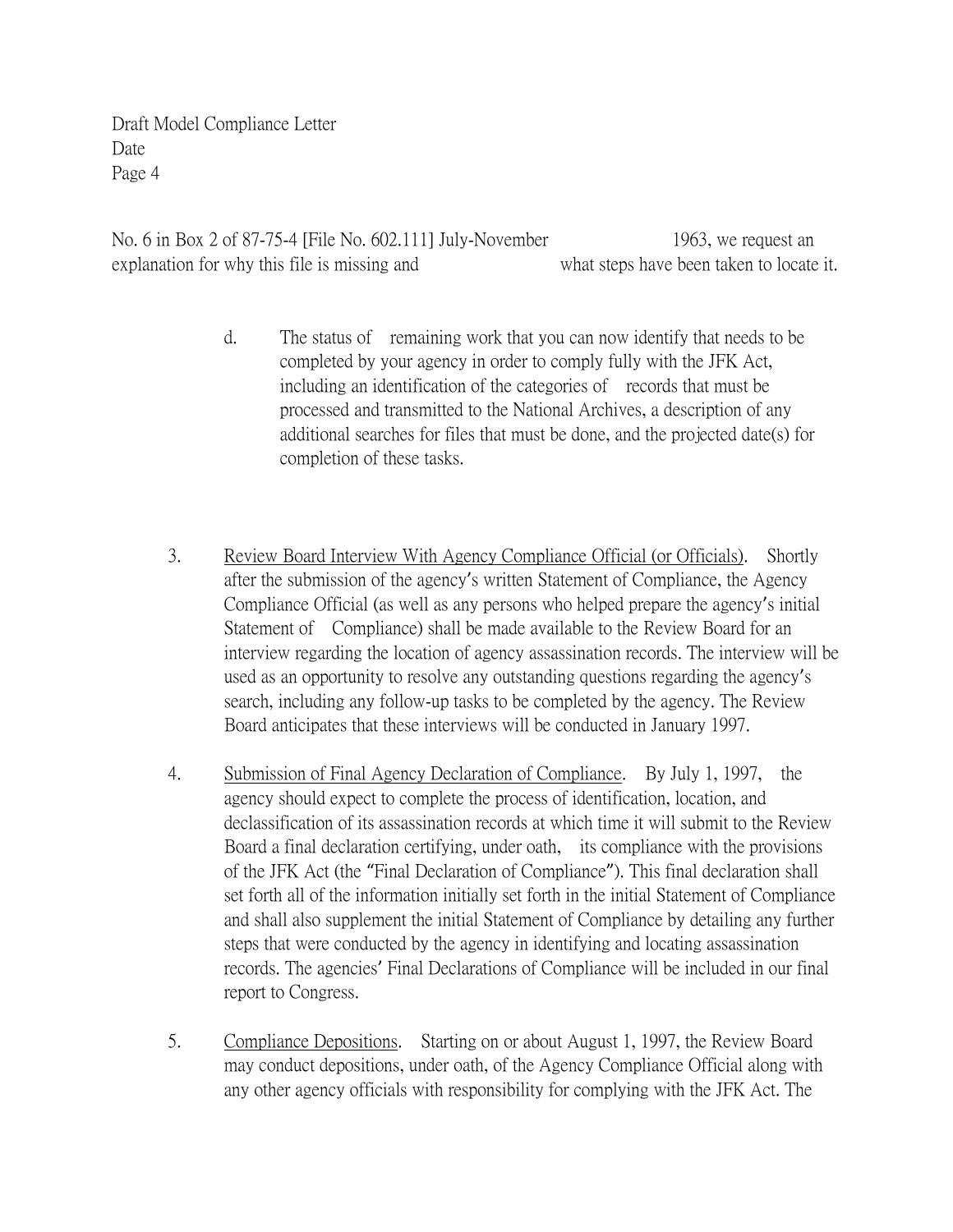> decision to take a compliance deposition of an agency will be made on a case by case basis, taking into account the importance of the agency to the work of the JFK Act and the sufficiency of the agency's efforts to account fully for its compliance with the JFK Act. In the event that the Review Board decides to commence a compliance deposition of an agency, the responsible agency designee(s) will be expected to testify under oath with respect to any and all issues relating to the agency's record search, including the scope of the search, the identity of files searched, the destruction of any relevant records, and any other matters set forth in the Final Declaration of Compliance. Any person obligated to appear for a deposition under oath shall be fully entitled to obtain legal representation.

We look forward to receiving your initial response, by December 9, that designates your Agency Compliance Official and includes your statement regarding your position with respect to the provisions outlined in this letter. To the extent that you have any questions or suggestions regarding the Compliance Program, please do not hesitate to contact our General Counsel, T. Jeremy Gunn, at (202) 724-0088.

Thank you for your cooperation with our work.

Sincerely,

David G. Marwell Executive Director

enclosure

- cc: Assassination Records Review Board
	- US House of Representatives, Government Reform and Oversight Committee US House of Representatives, Subcommittee on Treasury/Postal Subsidies US House of Representatives, House Oversight Committee US Senate Committee on Governmental Affairs Ms. Jane E. Vezeris Mr. Donald Personette Mr. John Machado